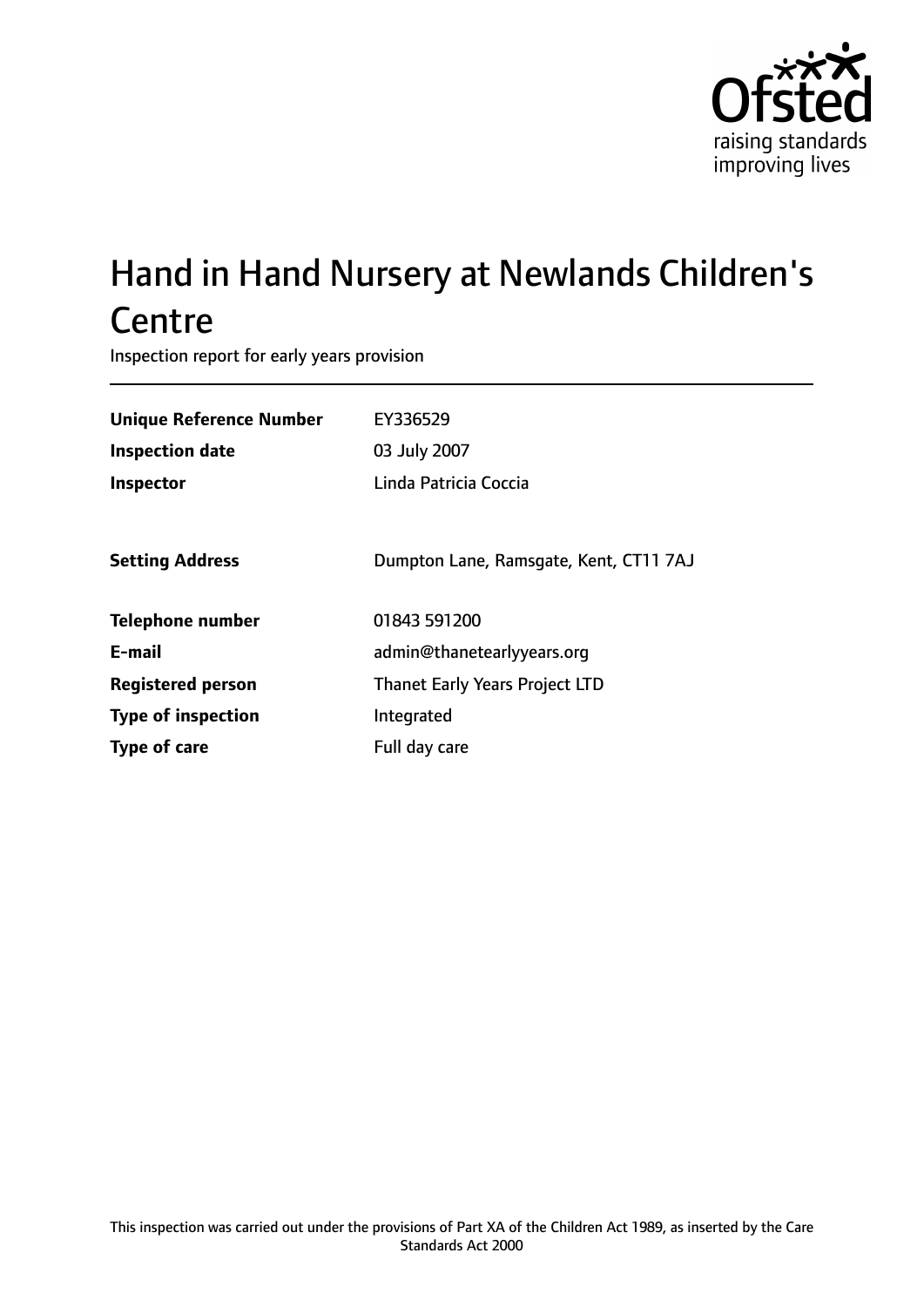#### **ABOUT THIS INSPECTION**

The purpose of this inspection is to assure government, parents and the public of the quality of childcare and, if applicable, of nursery education. The inspection was carried out under Part XA Children Act 1989 asintroduced by the Care Standards Act 2000 and, where nursery education is provided, under Schedule 26 of the School Standards and Framework Act 1998.

This report details the main strengths and any areas for improvement identified during the inspection. The judgements included in the report are made in relation to the outcomes for children set out in the Children Act 2004; the National Standards for under 8s day care and childminding; and, where nursery education is provided, the *Curriculum guidance for the foundation stage.*

The report includes information on any complaints about the childcare provision which Ofsted has received since the last inspection or registration or 1 April 2004 whichever is the later.

## **The key inspection judgements and what they mean**

*Outstanding: this aspect of the provision is of exceptionally high quality Good: this aspect of the provision is strong Satisfactory: this aspect of the provision is sound Inadequate: this aspect of the provision is not good enough*

For more information about early years inspections, please see the booklet *Are you ready for your inspection?* which is available from Ofsted's website: *www.ofsted.gov.uk.*

# **THE QUALITY AND STANDARDS OF THE CARE AND NURSERY EDUCATION**

On the basis of the evidence collected on this inspection:

The quality and standards of the care are outstanding. The registered person meets the National Standards for under 8s day care and childminding.

The quality and standards of the nursery education are good.

## **WHAT SORT OF SETTING IS IT?**

Hand in Hand Day Nursery at Newlands Children's Centre is one of six settings run by Thanet Early Years Ltd. It opened in 2006 and operates from four rooms in a purpose built building. It is situated in the town of Ramsgate, Kent. A maximum of 70 children may attend the setting at any one time. The centre is open each weekday from 08.00 to 18.00 for 50 weeks of the year. All children share access to a secure enclosed outdoor play area.

There are currently 110 children aged from ten months to under five years on roll. Of these 64 children receive funding for nursery education. Children come from a reasonably local catchment area. The nursery currently supports a number of children with learning difficulties and disabilities, and also supports a number of children who speak English as an additional language.

The nursery is part of a Children's Centre. Kent County Council oversees the operations of the centre. There is an overall centre manager who is supported by a management team which includes the day nursery manager, a qualified teacher and representatives from a variety of other health departments. For example, speech therapists and midwives.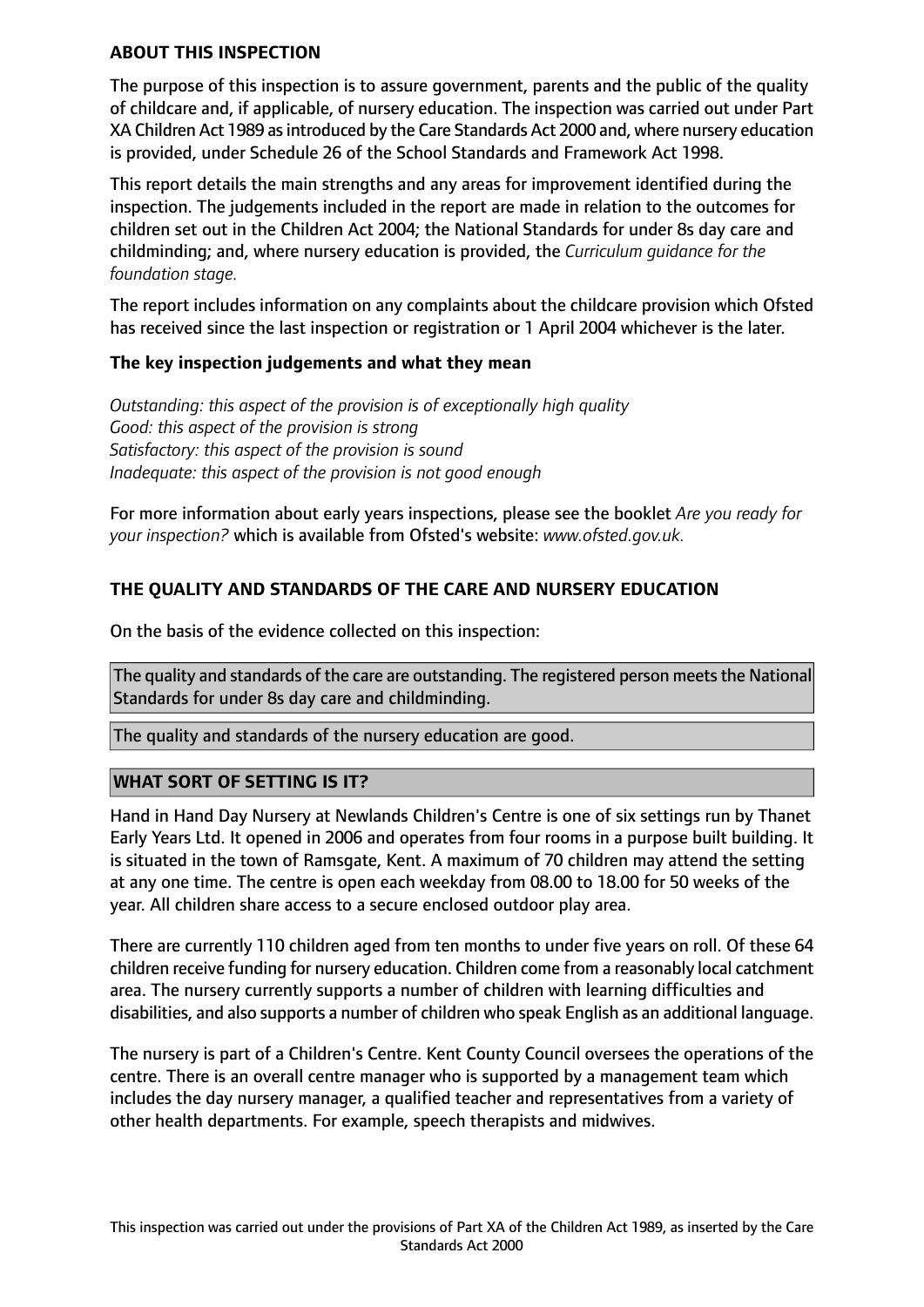The nursery employs 17 staff of whom, 14, including the manager, hold appropriate early years qualifications. There are two staff working towards a childcare qualification.

# **THE EFFECTIVENESS OF THE PROVISION**

#### **Helping children to be healthy**

#### The provision is outstanding.

Excellent standards of hygiene are maintained within the provision. Children have their own individual drinking bottles which they easily identify from their name or a picture stuck on the front. Lino flooring throughout, and a couple of small carpeted areas, are kept clean and dry by staff and children. A separate cleaner is also employed. Toilets are scrupulously clean. Children are encouraged to wash their hands after using the toilet, before meals and after blowing their noses. They understand about germs and can explain why they need to protect themselves from them. Children use individual flannels and towels, utensils, plates and cups. Children are extremely well protected from cross infection and learn about personal hygiene.

Children are encouraged to pour their own drinks at snack time and to control eating utensils as they cut up their own food with plastic knives and forks. An inviting range of fresh fruit and finger vegetables are offered to children at snack time and those who stay to lunch enjoy two course meals which are prepared in the kitchens of the local adjoining primary school. The staff prepare snacks and teas and those involved in food preparation hold food hygiene certificates. Parents receive written information about what their children eat. Menu's are displayed and notes are made on children's daily record sheets.

An excellent, secure, outdoor space is provided leading out from the pre-school room. A covered area is available leading from the toddler room. Both areas are extremely well used by children on a daily basis. In the main garden children use an interesting range of equipment. A wooden climbing frame with ramps and rock climbing cups positioned on one side. Ride on toys are ridden around a designated course and car tyres are rolled down a bank and manoeuvred back up again. The ground comprises different types of textures such as grass, wood bark and tarmac. By placing appropriate activities with suitably textured ground the children are free to take risks for themselves. For example, children can safely launch themselves from the top of the climbing frame or use the rock climbing cups without fear of injury. Awnings positioned on the side of the building allow children to play on the paved area safe from the sun's harmful rays. Children thoroughly enjoy their physical play.

## **Protecting children from harm or neglect and helping them stay safe**

The provision is outstanding.

Children are cared for in a very suitable, purpose built building with bright and airy rooms and which have plenty of space. It is welcoming to children as lots of examples of their work are displayed around the walls along with a variety of brightly coloured information posters. In the pre-school room, the children are able to move freely between the designated areas.

A wealth of excellent health and safety procedures are used to keep children safe. Daily risk assessments are carried out on the rooms and hazard forms are completed by staff if they find anything out of the ordinary. Children use an extensive range of toys which are all extremely well maintained and easily accessible to the children. Tables, chairs and toy storage units have been considered and provided in appropriate sizes for the different ages of children and even staff chairs are low level. Children are looked after in rooms which are secure, safe and suitable.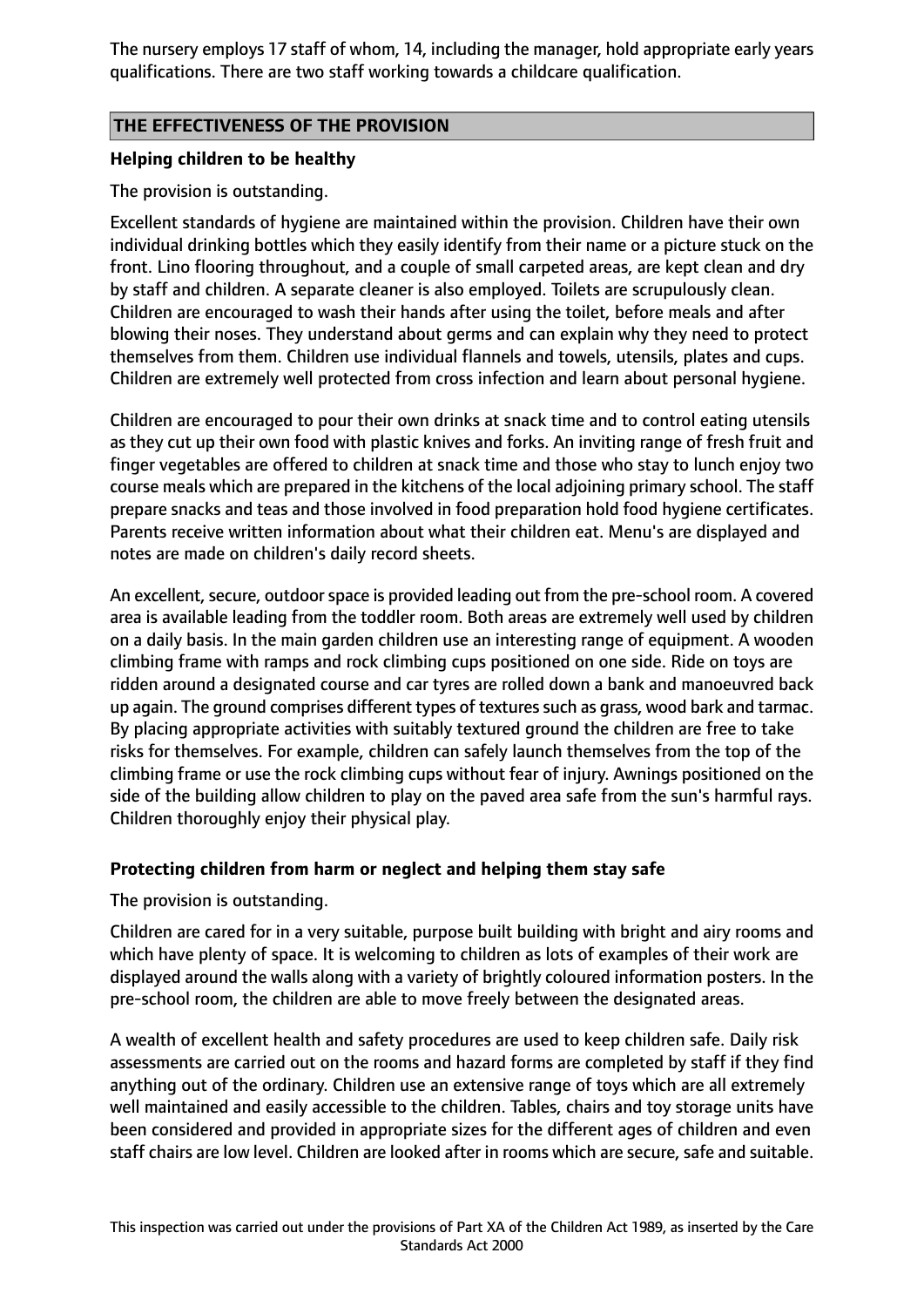Children learn about safety as they play on the premises. They receive reminders from staff, such as not running in the rooms and see posters about safety. For example, road safety, which they then practise as they take trips around the local area. All children are also involved in practising the excellent emergency evacuation procedures. Drills are held once a month and all children participate. Drills are recorded in the fire book and are always assessed, timed and evaluated. The building fire risk assessment has been cleared by the Fire Officer. Children have the opportunity to learn about safety and keep themselves safe in an emergency.

A range of excellent procedures are in place to keep children safe from abuse and neglect. All staff have completed training to help safeguard children. They are all aware of internal procedures as well as the Local Safeguarding Children Board's procedures. Any concerns or disclosures are dealt with confidentially on a need to know basis. Any injuries that children arrive with are recorded with the co-operation of parents who sign the records. The procedures ensure that the manager is always made aware of any injuries to children, both sustained at home or within the group. Very good departure policies are in place to ensure children are collected by suitable persons. Again, parents are involved as they provide passwords and details of persons they elect to collect their children. Children's well being is exceedingly well promoted.

# **Helping children achieve well and enjoy what they do**

The provision is outstanding.

The provision is full of happy, relaxed children. Children are welcomed as they arrive by smiling staff who engage them in conversation. There are lots of smiles, sharing of jokes and laughter throughout. Staff and children show respect for each other as they comfortably work together. Staff are professional with an excellent understanding of how young children develop. They show concern for children as they comfort them, spend extra time with children who may need help, competently treat children's accidents or just offer companionship to children.

Children use a wide variety of toys and activities which ensure they competently progress in all areas of their development. Babies use soft play blocks to crawl, roll or jump on. A range of sensory equipment on wall displays allow children to look, touch, listen and investigate their senses. Children have access to fresh air as they use the covered soft floor area for painting, water and sand play. They sing and perform action rhymes, use musical instruments and listen to music throughout the day. They are encouraged to be creative through a variety of different mediums. Children are involved in investigating nature as they plant and grow flowers in plant pots and tomatoes in the designated planting beds. Children participate in an interesting range of activities.

## Nursery Education

The quality of teaching and learning is outstanding. Children in receipt of funding for nursery education are making excellent progress towards the early learning goals. Staff have a very good understanding of the Foundation Stage and have adopted the High Scope approach for delivering it. Children's starting points are fully assessed. Children's next steps are easily identified because each staff member plans interesting activities for their key work group of children and which are aimed at each individual child's interests and needs. Staff meet together weekly to exchange information on their plans and how they can best be extended to suit larger groups of children working together. Children's individual needs are fully appraised.

Children develop their decision making skills as they discuss activities with their key worker at the beginning of every session. They choose the activities they want to use and later, recall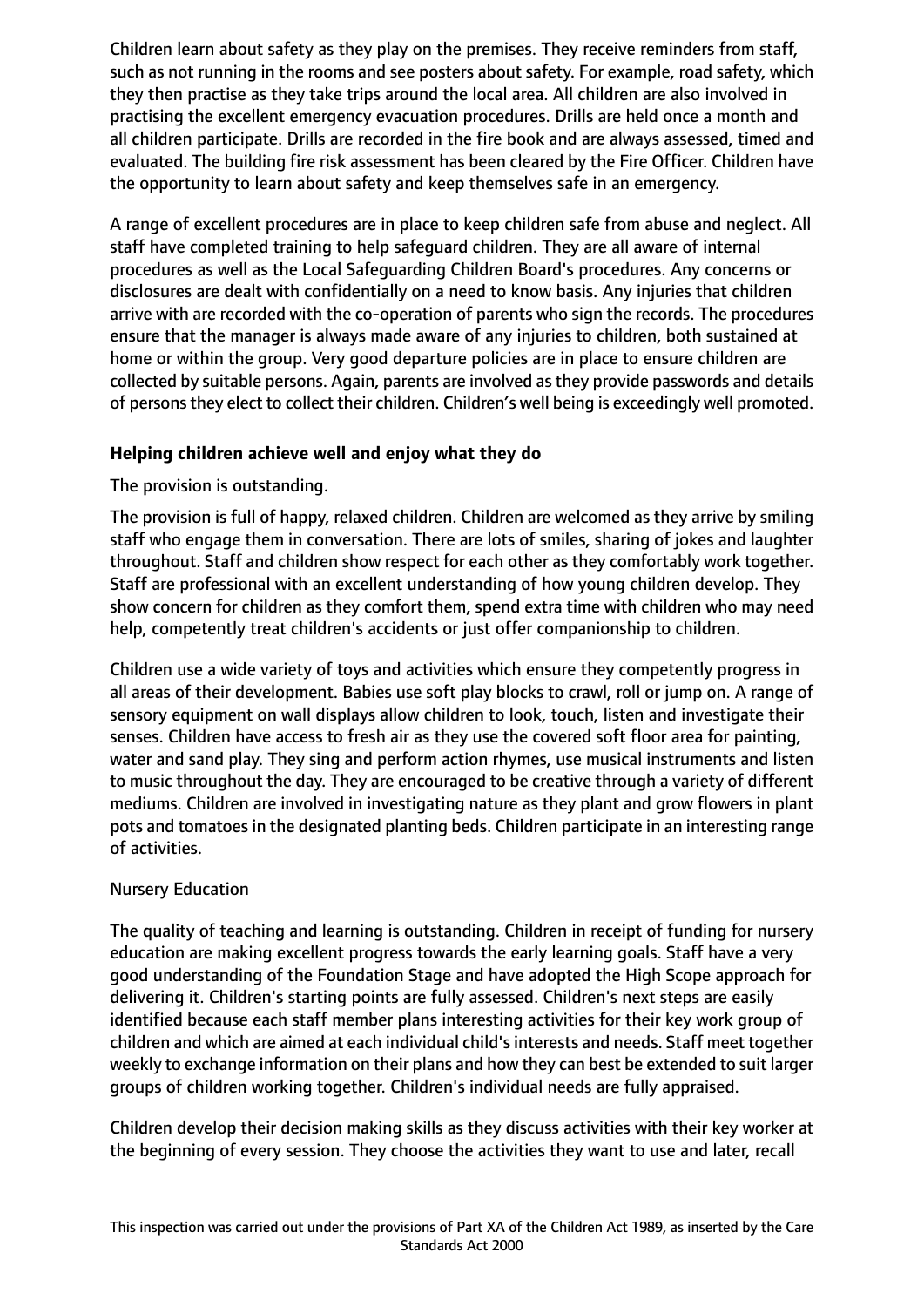their experiences and achievements to their key worker group. Children are confident and happily approach visitors to introduce themselves. They are interested to know why they are visiting. They are proficient in self care, taking themselves to the toilet or knowing when to sit down and rest after physical play in the garden.

Children have plenty of opportunity to use language and hone their conversational skills. During all activities they discuss what they are doing with staff, listen to information and ask questions. They use books to read each other stories and animatedly join in at group story time, especially with stories that they love such as 'We're going on a bear hunt'. They eagerly anticipate what comes next throughout the story and readily join in all the physical actions. They regularly have music sessions where they take direction about playing loudly or softly and most of them manage to keep a beat.

Children are also developing their mathematical skills as they use numbers, measurement, and shape in all areas of play. Three year olds can count in sequence and identify individual numbers out of sequence by using wall charts to compare number shapes. Older children compare numbers and can add together two groups of numbers to make a total. Children understand that numbers are used on everyday items such as post boxes and telephones and that number have meaning, such as telling them what the time is.

Children experience a range of different activitiesto develop their knowledge and understanding of the world. They tend to plants and watch vegetables grow. They examine insects and animals and care for them. For example, they tenderly look after three African land snails, watch how they move through magnifying glasses and discover what they eat by offering different types of fruit. They particularly like to watch them cleaning themselves in a small amount of water. Children are also proficient using computers, magnets and other scientific equipment, as well as using the full range of pretend electrical equipment in the role play area such as telephones, tills and microwaves.

Children's creative abilities are fully nurtured. They use anything they can find, in the extensive range of materials, to create pictures or just explore different textures. One child painted her hands and arms to print on paper. Others made faces on paper plates stating if they were happy or sad faces. They often combine their creative skills and their physical skills when the participate in 'Write dancing' when they listen to music, participate in physical dance and actions and then transfer their movements to paper using chalks or crayons. The children all love this and clamour to be picked to join in.

## **Helping children make a positive contribution**

# The provision is outstanding.

Children from a variety of different culture attend the provision, including a number who speak English as an additional language. Key workers work closely with parents to ensure children settle well and to obtain an understanding of how to cater for children's individual needs. The English speaking children are very adept at making children welcome.

Children see and use a very good range of toys which show positive images of all equality every time they attend. Books, in particular, show different cultural family groups, and some are in different languages. Most staff have attended equality training and have a good understanding on how to promote it. Children benefit from equality of opportunity. There are also some excellent procedures in place to cater for children with learning difficulties and disabilities. A fully trained Special Educational Needs Co-ordinator is available to assess children and, with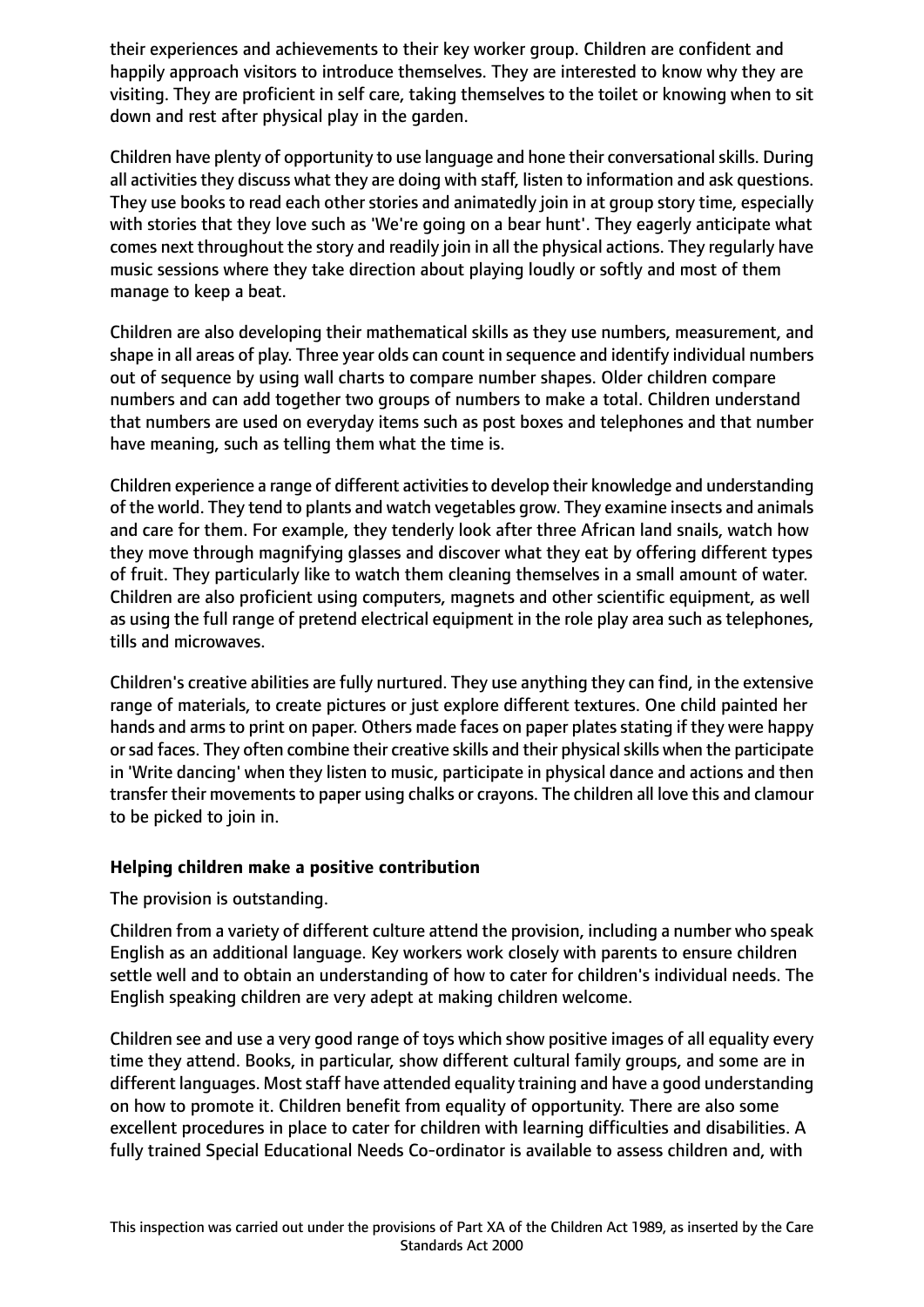the permission of parents, find the most appropriate resources available to help children reach their developmental milestones. Staff readily welcome othersocial care and health professionals onto the premises to visit children and staff liaise regularly with other groups that children attend. Children's individual needs are extremely well met. Children's spiritual, moral, social and cultural development is fostered.

Some very good behaviour management strategies are in place to help children learn about their behaviour. Children are regularly reminded to be considerate to each other and think about each others feelings. Most children are eager to help staff with small tasks. Children are reminded about having patience and taking turns. Children receive lots of praise and encouragement from staff for all sorts of instances, such as being kind, thoughtful or listening when required. Staff behaviour is exemplary. Children build self esteem and play within very well defined boundaries.

Staff work very closely with parents. Parents report that they receive a wealth of written information about the nursery and they have a good understanding of procedures used to care for their children. Parent notice boards are in each room where information about the Birth to three matters framework is displayed. Parents of babies get daily information sheets about their child. Parents also report that they know their child's key worker well, see their children's development records on a regular basis, and feel very well supported along with their children. Children benefit extremely well from continuity of care.

Partnership with parents is good. The parents of children in receipt of nursery funding, report that they are extremely happy with the progress their children are making. They are able to see their children's records at any time and know where they are kept. Parents are able to see a display about the High Scope approach to learning that staff use with children. They get additional information about High Scope with the parent handbook. However, there is no such information relayed about the Foundation Stage. Parents are involved in their children's learning. They borrow books and read with their children at home. Occasionally parents are asked to help with activities and share their expertise. For example, one parent, who also works in a dental surgery, talked to the children about keeping their teeth clean and eating the correct foods to keep their teeth healthy.

# **Organisation**

The organisation is outstanding.

The provider has some excellent procedures in place to ensure staff working with children are suitable to do so. Staffing and vetting procedures are rigorous and robust. Senior nursery managers participate in staff interviews to ensure staff are compatible with the nursery ethos. Following appointment, staff undergo an intensive induction period, which includes refresher training in subjects such as health and safety. There are also a wealth of policies and procedures dealing with staffing issues, including staff discipline and procedures if allegations are made against staff. Children are looked after by persons who are eminently suitable to do so.

The nursery has all regulatory paperwork in place which is all exceptionally well maintained. Children's arrival and departure times are recorded and the un-collected and lost child policies have recently been updated by head office. The nursery registration certificate is displayed. Staff hold childcare qualifications and keep their training up to date by attending additional workshops and training sessions. Having been on a course, staff are expected to cascade information to their colleagues. Children's records are maintained confidentially and stored appropriately. The setting meets the needs of the range of children for whom it provides.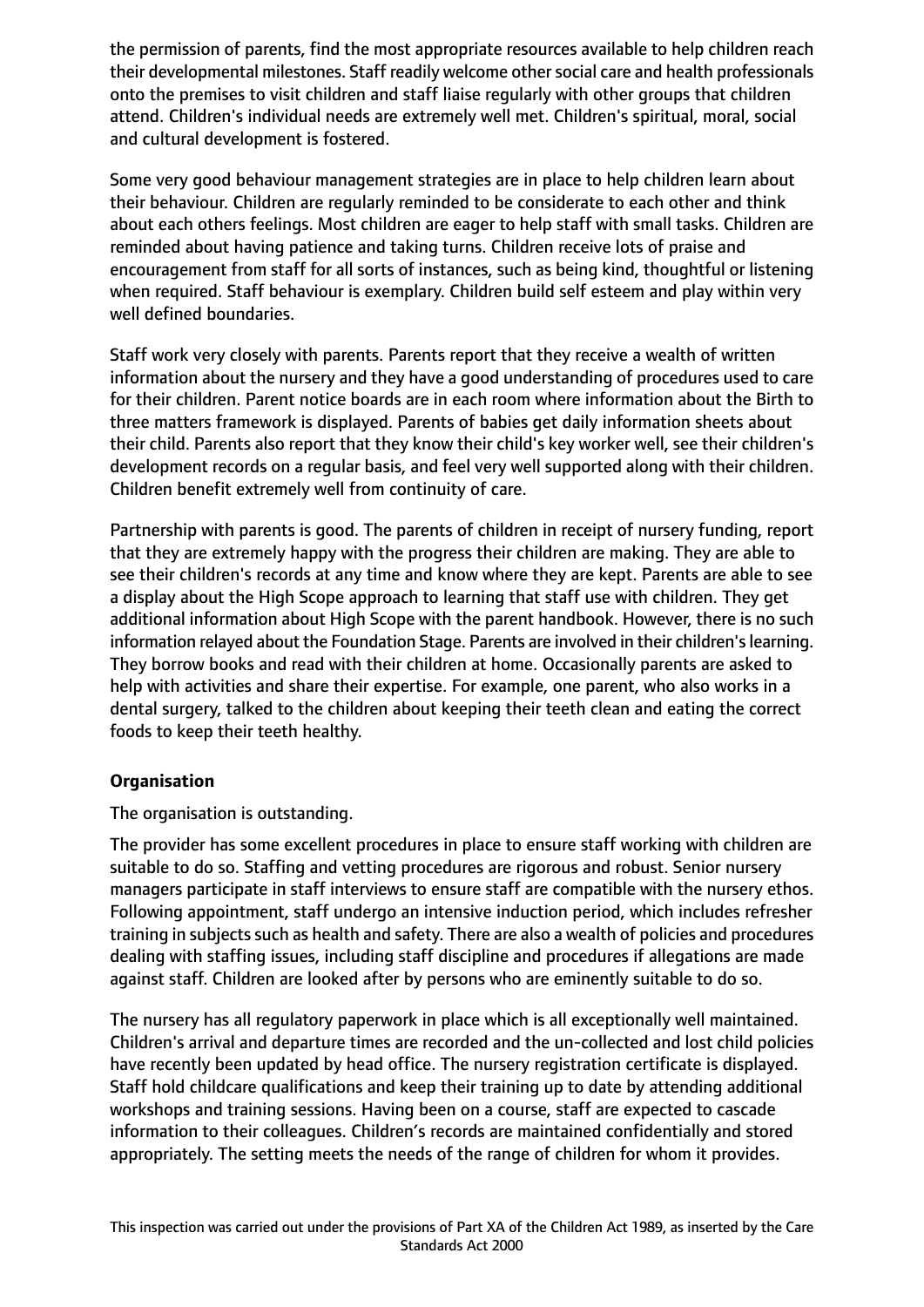Leadership and management is good. The provider welcomes staff input in to procedures and policies and encourages staff to work as a team. The manager, her deputy and the team of room supervisors all contribute to providing strong leadership for the nursery. The manager and deputy are within the setting full time and constantly monitor the work that is carried out. Both are supernumerary to staffing ratios. They offer training opportunitiesto staff and support for parents and children. The manager attends regular team meetings with other provision managers from the Thanet Early Years Project, where they have regular discussions on implementing policies and procedures. Within the nursery, the manager encourages weekly room meetings to encourage further discussion on best practise. Toys and equipment are suitably provided, regularly reviewed and updated or replaced periodically. The manager regularly monitors all health and safety aspects within the provision. There are some good monitoring systems in place to ensure staff are adhering to procedures and to ensure the Foundation Stage is delivered appropriately. Staff appraisals have been completed. Staff self evaluations systems are in the process of being developed and the manager is also working on an internal monitoring system for staff. Staff are offered training opportunities on a regular basis and individual training needs are discussed during one to one supervision. All staff are involved in the activity planning which is overseen primarily by the deputy but which includes the manager. All staff are available to discuss issues with parents and offer them and the children support.

The nursery is part of a Sure Start Children's Centre. The centre provides a number of services for children and their parents. A community worker is on site, a crèche runs daily to enable parents to attend courses which have often led to job opportunities and employment, a parents and toddler club allows parents to attend with their young children, and regular health visitor and midwife sessions are held to monitor the health of pregnant women and babies. The nursery manager attends the centre management meetings. She reports that services are being very well used by local families. There are very close liaisons between the centre, the nursery and the local primary school. The children in the nursery greatly benefit from the multi agency approach being used within the centre.

## **Improvements since the last inspection**

Not applicable.

## **Complaints since the last inspection**

Since registration there have been no complaints made to Ofsted that required the provider or Ofsted to take any action in order to meet the National Standards.

The provider is required to keep a record of complaints made by parents, which they can see on request. The complaints record may contain complaints other than those made to Ofsted.

## **THE QUALITY AND STANDARDS OF THE CARE AND NURSERY EDUCATION**

On the basis of the evidence collected on this inspection:

The quality and standards of the care are outstanding. The registered person meets the National Standards for under 8s day care and childminding.

The quality and standards of the nursery education are good.